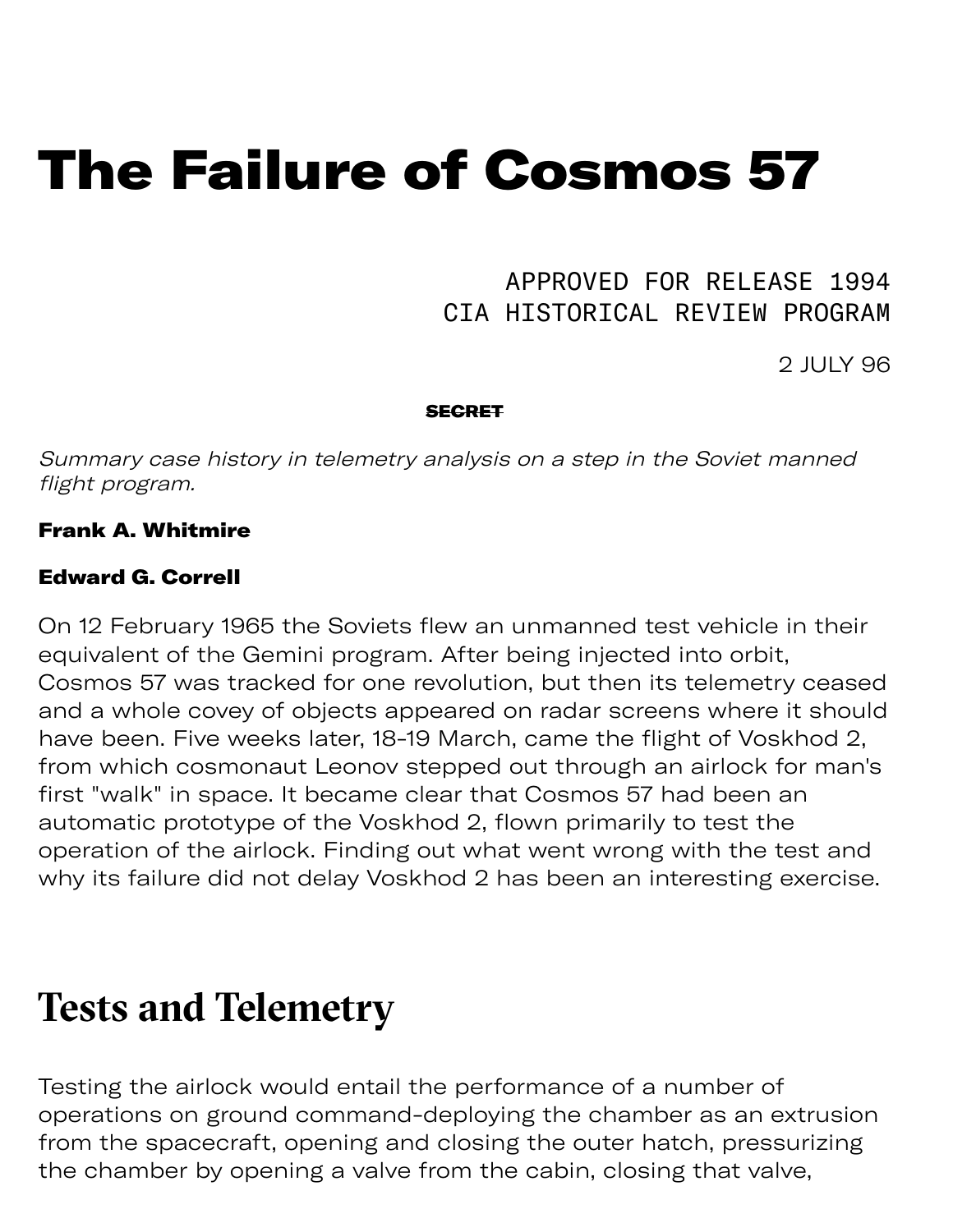opening and closing the inner hatch, opening and closing an airlock vent valve, repressurizing with compressed air, and jettisoning the airlock before retrofire. It was possible for U.S. investigators, by comparative study of the Cosmos 57 and Voskhod 2 telemetry with previous take, to identify the data associated with most of these airlock operations, both the ground commands and the action monitors on the spacecraft. The command codes and action indicators for other spacecraft operations could be determined from earlier experience. The important ones of these latter for our purposes here are the indicator showing that a ground command has been accepted and two indicators reflecting activation of descent system programmers, which arrange attitude and retrofire at the proper moment to land in the recovery area on next opportunity.

Cosmos 57 was launched at 0730 GMT. Our telemetry records of the flight begin about 17 minutes later. The airlock is already deployed, and a test of opening and closing the outer hatch is in progress. At 0748:36 the hatch is closed. The next step is to pressurize the chamber by opening a valve from the main cabin. The ground command channels are 46 and 45, and the code for opening this valve consists of two successive pulses at respectively 20% and 85% of band width on channel 46 simultaneous with two at 50% and 65% of band width on channel 45. This command is given at 0750:47; a downward pulse on channel 33 coinciding with the second pair of command pulses shows that it is accepted; and a change in the valve position indicator on channel 13 confirms that the valve has opened. A graphic enhancement of these telemetry traces looks like this: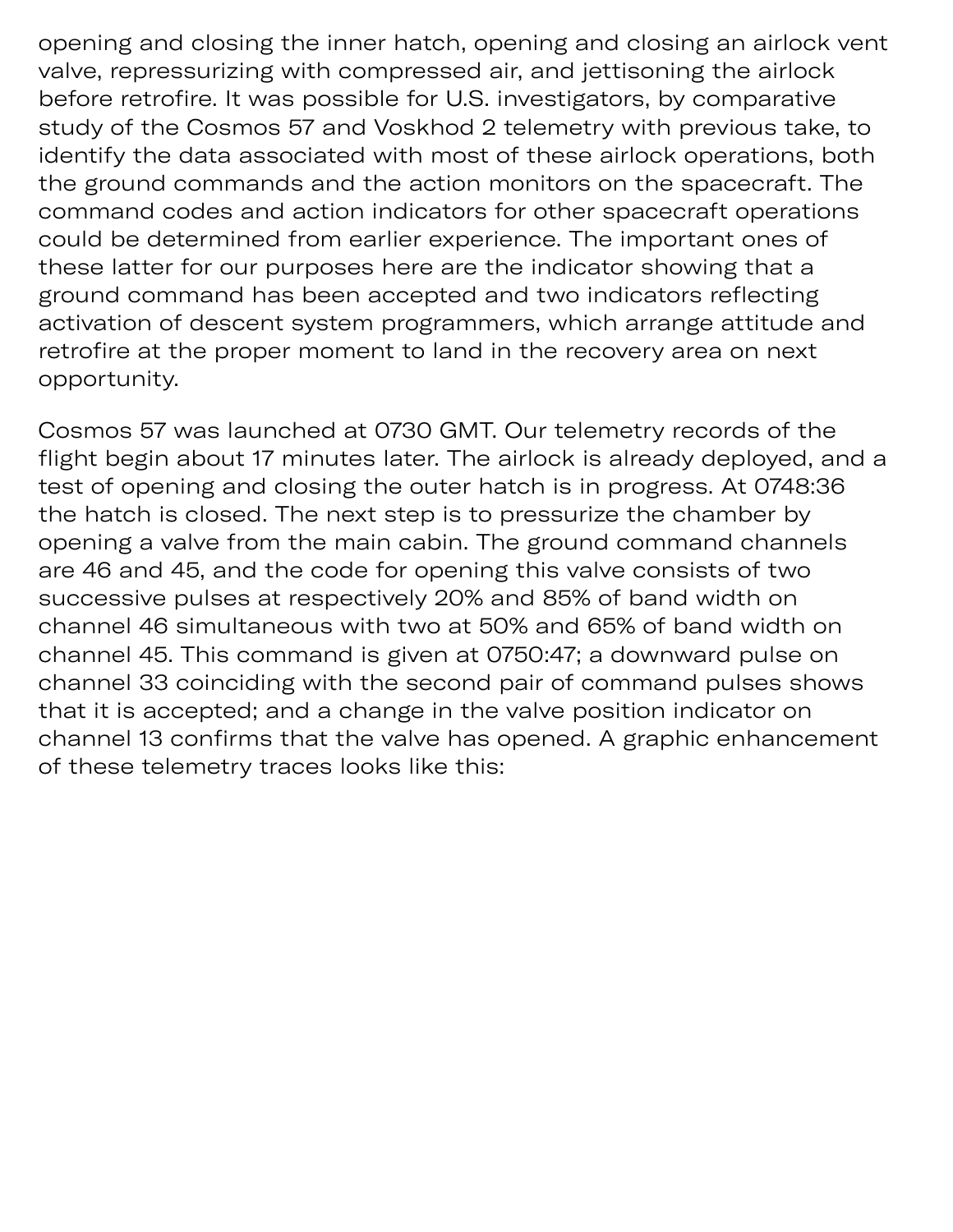

## **Hazard of Redundancy**

Pressure monitors soon show that air pressure in the cabin and airlock have reached equilibrium at about 0.7 atmospheres, but the controlling transmitter, in accordance with the Soviet practice of sending commands in series, continues to repeat the valve-open code every four seconds. Two such redundant commands are registered in downward pulses on channel 33 as accepted by the spacecraft. After that, however, the telemetry traces on channels 46 and 45 become irregular, with fragmentary command pulses, which upward pulses on channel 33 show are rejected. Reconstruction from the fragments shows that another identical series of commands is being superimposed, out of phase, on the first. Clearly a second ground transmitter, not synchronized, is beginning to take over control as the first one passes out of range. The reconstructed signals can be illustrated thus: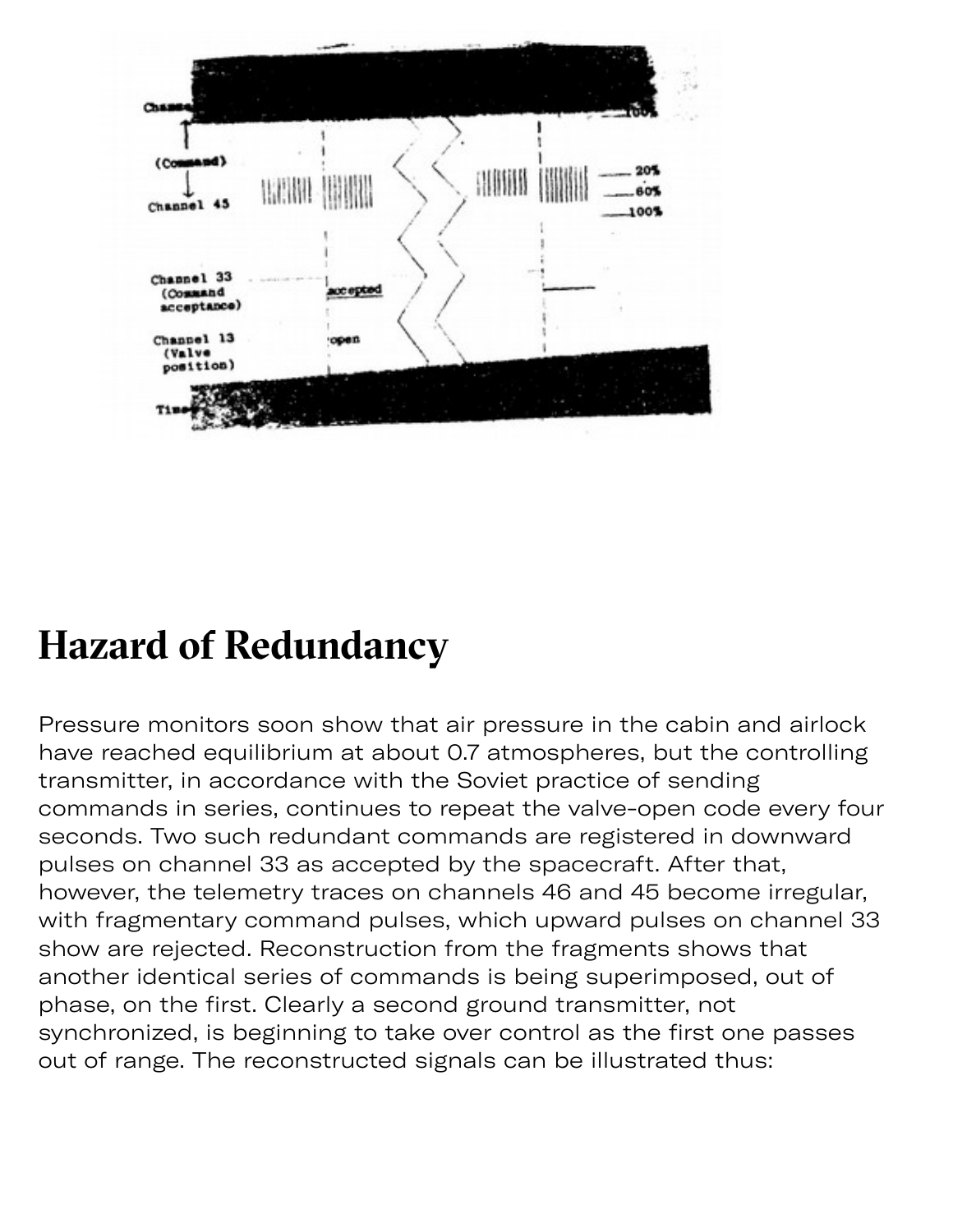

Then at 0751:04 channel 33 shows acceptance of a command triggered by the first of the two pairs of pulses from the new transmitter. Apparently signal strengths at this moment were such that the spacecraft took the second pair from the old transmitter followed by the first from the new to form another code, actually the mirror image of the valve-open command. Moreover, it recognized the synthetic code as the one-or close enough to it which was to command that programming for retrofire begin, because the descent system monitors on both channels 19 and 15 show displacement downward. (Voskhod 2 would similarly start both systems at the same time, though previous flights had not.) The traces of these simultaneous events are seen below: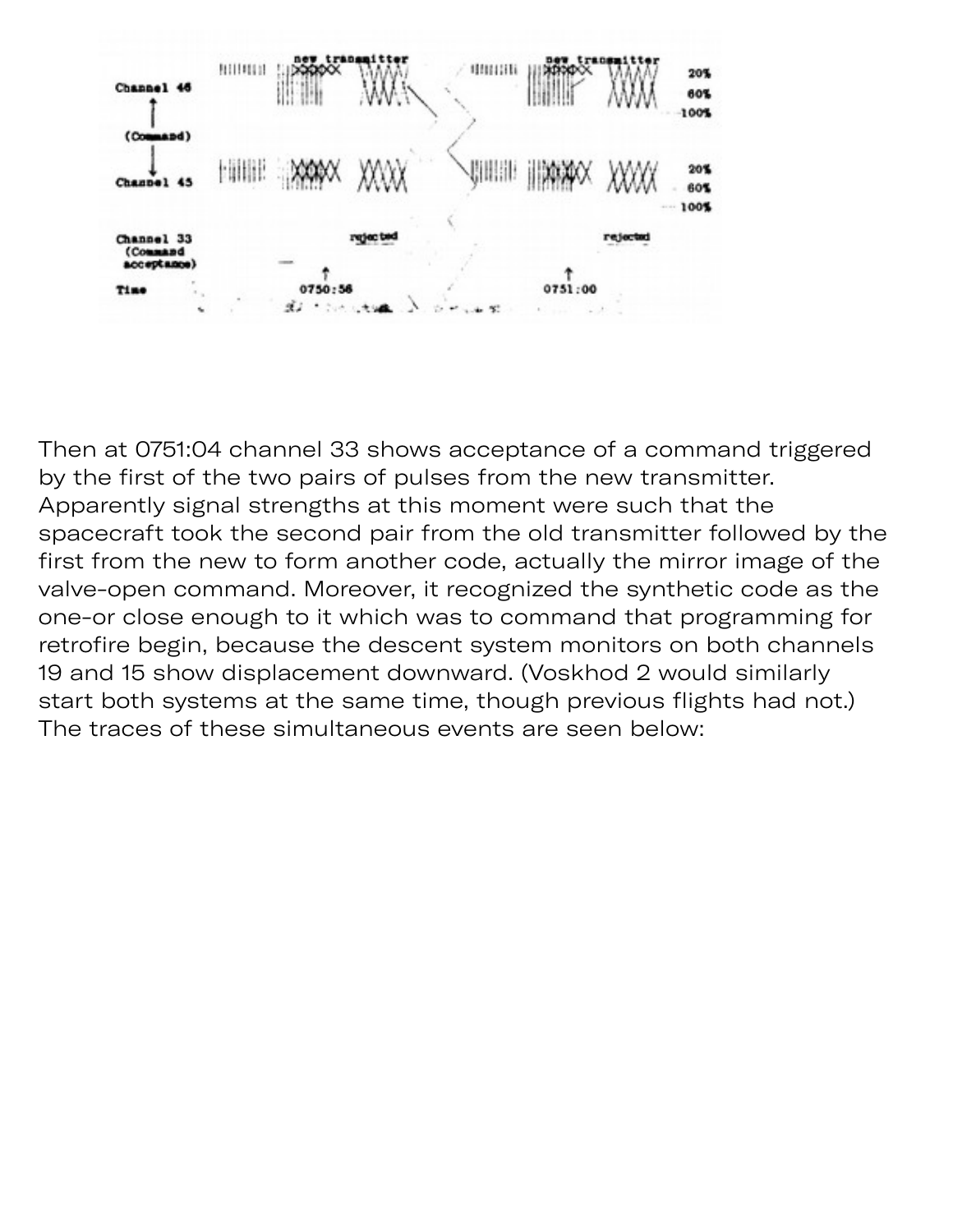

### **Over and Out**

The readings on channels 19 and 15 should have told the Soviet control that the flight would abort at the end of the first revolution and so have given time to forestall the programmed retrofire, but the controllers apparently failed to recognize the situation until the spacecraft had passed beyond range of countercommand. (Here is a hazard they accept in confining control stations to their own territory.) When we pick up the telemetry again the airlock is still attached and pressurized, but a reading on channel 43 gives the pressure in the retro bottle as almost gone and regular oscillations in the spacecraft's radio signal strength show it to be tumbling some 78 times a minute. Evidently retrofire had occurred with improper orientation for descent, either because of inadequate timer data accumulated so early in the flight or because of the eccentric mass of the unjettisoned airlock.

Nevertheless the Soviets went through with one more test operation. At 0904:40 channels 46 and 45 carry a command to close the valve whose